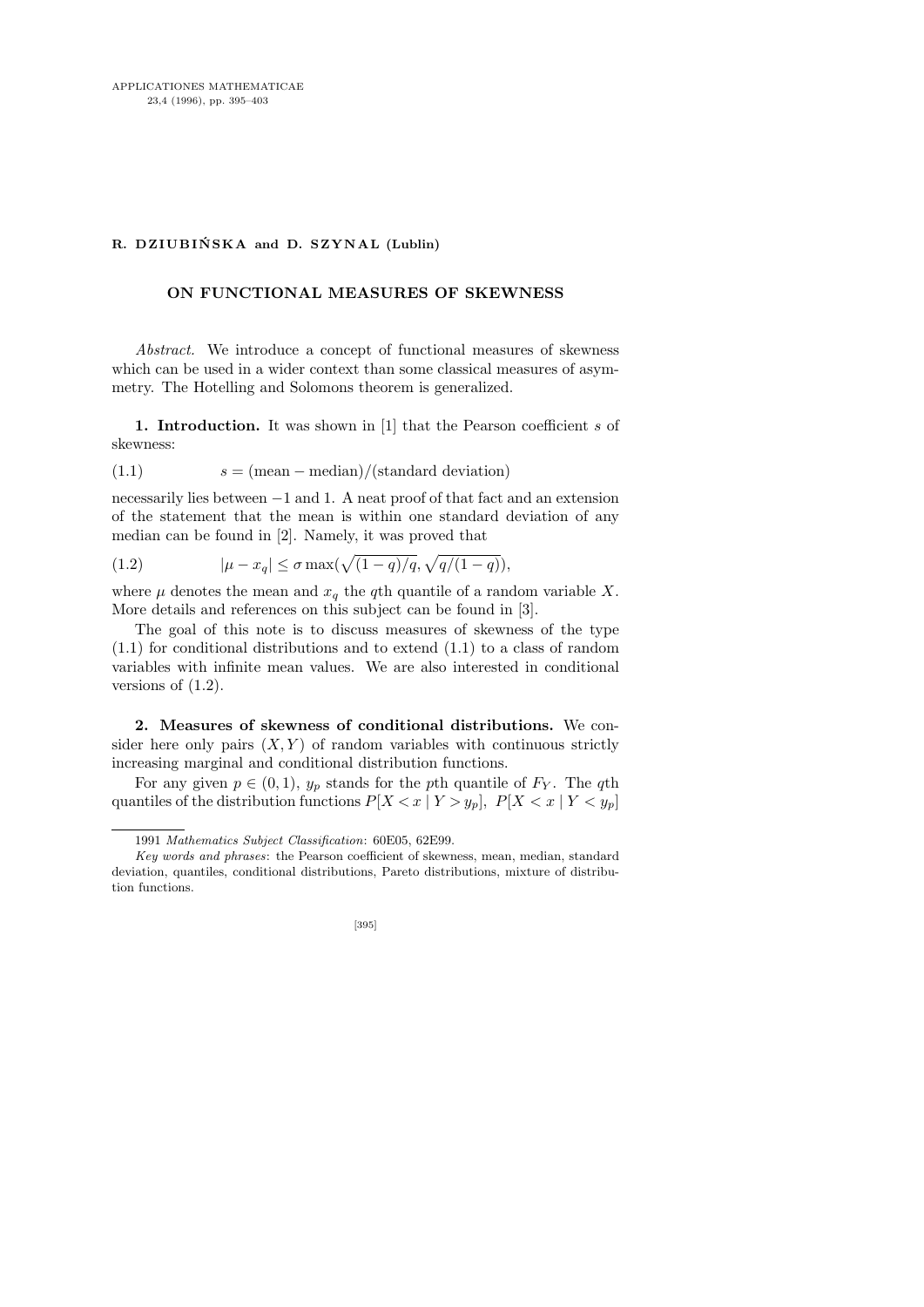are denoted by  $x_{a|n}^{(1)}$  $\frac{(1)}{q|p}$  and  $x_{q|p}^{(2)}$  $\frac{q}{q}$ , respectively, i.e. we have

$$
P[X < x_{q|p}^{(1)} \mid Y > y_p] \le q \le P[X \le x_{q|p}^{(1)} \mid Y > y_p],
$$
\n
$$
P[X < x_{q|p}^{(2)} \mid Y < y_p] \le q \le P[X \le x_{q|p}^{(2)} \mid Y < y_p].
$$

Moreover, we write

$$
\mu_{X|Y}^{(1)}(p) := E[X \mid Y > y_p], \quad \mu_{X|Y}^{(2)}(p) := E[X \mid Y < y_p],
$$
  
\n
$$
\sigma_{X|Y}^{(k)}(p) := \sqrt{\text{Var}_{X|Y}^{(k)}(p)}, \quad k = 1, 2,
$$
  
\n
$$
\text{Var}_{X|Y}^{(1)}(p) := E[X^2 \mid Y > y_p] - (E[X \mid Y > y_p])^2,
$$
  
\n
$$
\text{Var}_{X|Y}^{(2)}(p) := E[X^2 \mid Y < y_p] - (E[X \mid Y < y_p])^2.
$$

We introduce the following notions.

DEFINITION 1. The quantities

(2.1) 
$$
s_{X|Y}^{(k)}(p) = (\mu_{X|Y}^{(k)}(p) - x_{1/2|p}^{(k)}) / \sigma_{X|Y}^{(k)}(p), \quad p \in (0,1), \ k = 1,2,
$$

(if they exist) define the functional measures of skewness of conditional distribution functions for a pair  $(X, Y)$  of random variables.

We note that  $s_{X}^{(1)}$  $\frac{X|Y}{X|Y}$  defines a functional measure of skewness of the conditional distribution function of X under the condition that values of Y cross the pth quantile  $y_p$ . Similarly one can interpret  $s_{X|}^{(2)}$  $X|Y(\cdot)$ . If X and Y are independent then  $(2.1)$  reduces to  $(1.1)$ . Moreover, it is not difficult to see that the limit values (if they exist) of  $s_{X}^{(k)}$  $X_{X|Y}^{(k)}(p)$   $k = 1, 2$ , as  $p \to 0$  and  $p \rightarrow 1$ , respectively, are  $s_{X}^{(1)}$  $\chi_{|Y}^{(1)}(0) = s$  and  $s_{X|}^{(2)}$  $\chi|Y(1) = s.$ 

Following the above idea we can introduce a concept of a functional measure of skewness which is a generalization of (1.1).

Put

$$
m_X^{(1)}(p) := \text{median}(P[X < x \mid X > x_p]),
$$
\n
$$
m_X^{(2)}(p) := \text{median}(P[X < x \mid X < x_p]),
$$
\n
$$
\mu_X^{(1)}(p) := E[X \mid X > x_p], \quad \mu_X^{(2)}(p) := E[X \mid X < x_p],
$$
\n
$$
\sigma_X^{(k)}(p) := \sqrt{\text{Var}_X^{(k)}(p)}, \quad k = 1, 2,
$$
\n
$$
\text{Var}_X^{(1)}(p) := E[X^2 \mid X > x_p] - E^2[X \mid X > x_p],
$$
\n
$$
\text{Var}_X^{(2)}(p) := E[X^2 \mid X < x_p] - E^2[X \mid X < x_p].
$$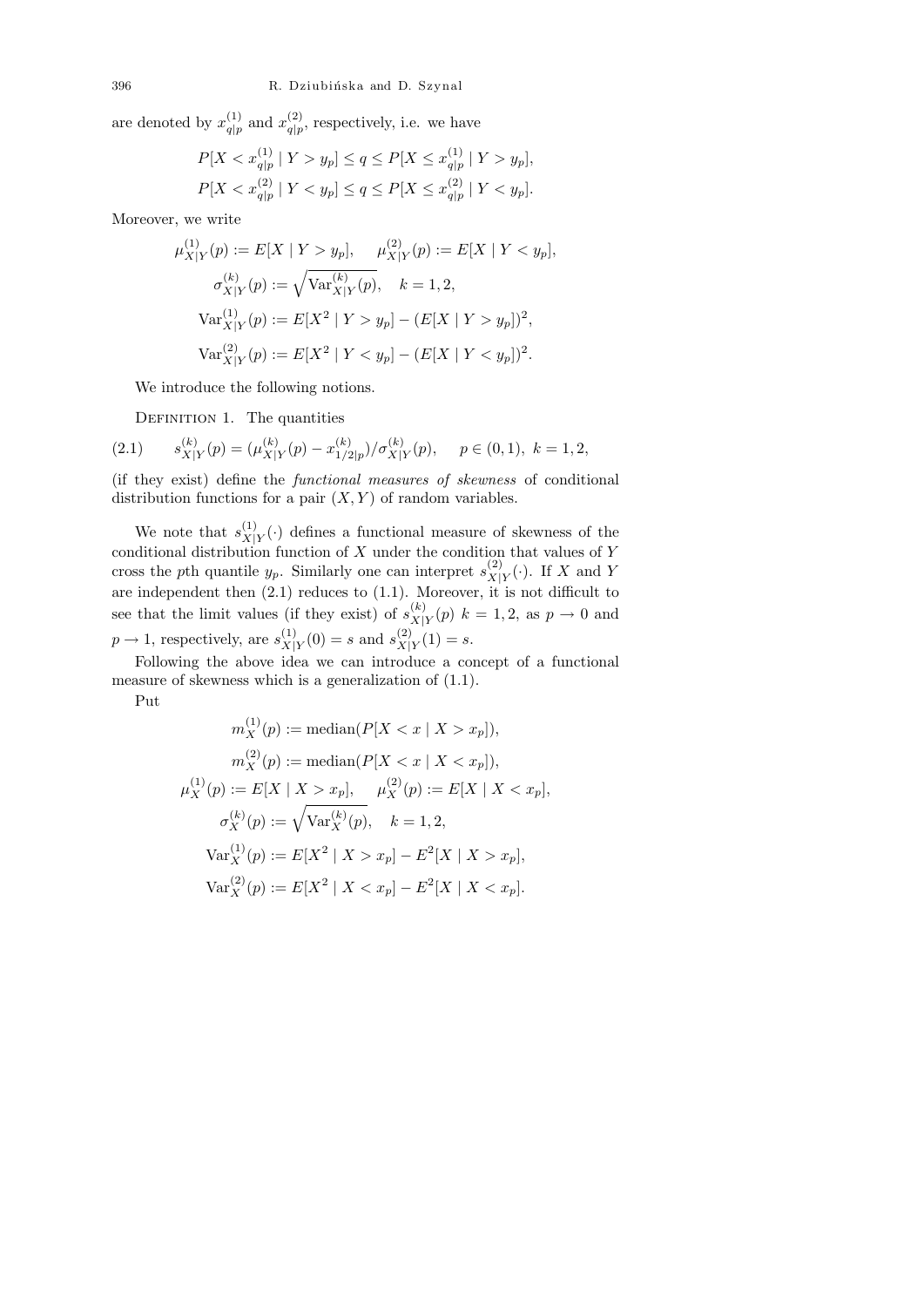DEFINITION 2. The quantities

 $(2.2)$  $(X_X^{(k)}(p) = (\mu_X^{(k)}(p) - m_X^{(k)}(p))/\sigma_X^{(k)}(p), \quad p \in (0, 1), \ k = 1, 2,$ 

(if they exist) are called the functional measures of skewness of a random variable X (or of its probability distribution function).

DEFINITION 3. The *measures of skewness*  $s_X^{(k)}$  of any probability distribution function are defined by

(2.3) 
$$
s_X^{(1)} = \lim_{p \to 0} s_X^{(1)}(p), \quad s_X^{(2)} = \lim_{p \to 1} s_X^{(2)}(p),
$$

provided that at least one of the above limits exists.

One can see that in the case when  $EX^2 < \infty$ , we have  $s_X^{(k)} = s, k = 1, 2$ , with  $s$  defined by  $(1.1)$ .

The following examples present applications of the introduced measures of skewness.

EXAMPLE 1. Let  $F(x) = 1 - 1/x^3$ ,  $x \ge 1$ , and 0 otherwise. Then

$$
EX = 3/2, \quad \sigma^2 X = 3/4, \quad x_p = 1/\sqrt[3]{1-p},
$$
  
\n
$$
m_X^{(1)}(p) = \sqrt[3]{2/(1-p)}, \quad m_X^{(2)}(p) = \sqrt[3]{2/(2-p)},
$$
  
\n
$$
\mu_X^{(1)}(p) = 3\sqrt[3]{1/(1-p)}/2, \quad \mu_X^{(2)}(p) = 3(1 - \sqrt[3]{(1-p)^2})/(2p),
$$
  
\n
$$
(\sigma_X^{(1)}(p))^2 = 3\sqrt[3]{1/(1-p)^2}/4,
$$
  
\n
$$
(\sigma_X^{(2)}(p))^2 = 3(4p - 3 - (p + 3)\sqrt[3]{1-p} + 6\sqrt[3]{(1-p)^2})/(4p^2).
$$

Hence the coefficient of skewness  $(1.1)$  is  $s =$ √  $\sqrt{3} - 2\sqrt[3]{2}/$ √ 3, while the functional coefficients are<br>  $s^{(1)}_X(p) = \sqrt{3}$ √

$$
s_X^{(1)}(p) = \sqrt{3} - 2\sqrt[3]{2}/\sqrt{3},
$$
  
\n
$$
s_X^{(2)}(p) = \frac{\sqrt{3}(1 - \sqrt[3]{(1-p)^2}) - 2p\sqrt[3]{2/(2-p)}/\sqrt{3}}{\sqrt{4p-3 - (p+3)\sqrt[3]{1-p} + 6\sqrt[3]{(1-p)^2}}}
$$

.

Moreover,  $\lim_{p\to 0} s_X^{(1)}(p) = \lim_{p\to 1} s_X^{(2)}(p) = \sqrt{3} - 2\sqrt[3]{2}/$ √  $3 = s$ .

EXAMPLE 2. Let  $F(x) = 1 - 1/x, x \ge 1$ . We see that  $EX = \infty$  and the classical measure of skewness (1.1) is undefined. Moreover,

$$
x_p = 1/(1-p), \quad m_X^{(1)}(p) = 2/(1-p), \quad m_X^{(2)}(p) = 2/(2-p),
$$
  

$$
\mu_X^{(1)}(p) = \infty, \quad \mu_X^{(2)}(p) = -p^{-1}\ln(1-p), \quad (\sigma_X^{(2)})^2 = 1/(1-p)-p^{-2}\ln^2(1-p).
$$
  
Hence  $s_X^{(1)}(p)$  is undefined but

$$
s_X^{(2)}(p) = \frac{-p^{-1}\ln(1-p) - 2/(2-p)}{\sqrt{1/(1-p) - p^{-2}\ln^2(1-p)}},
$$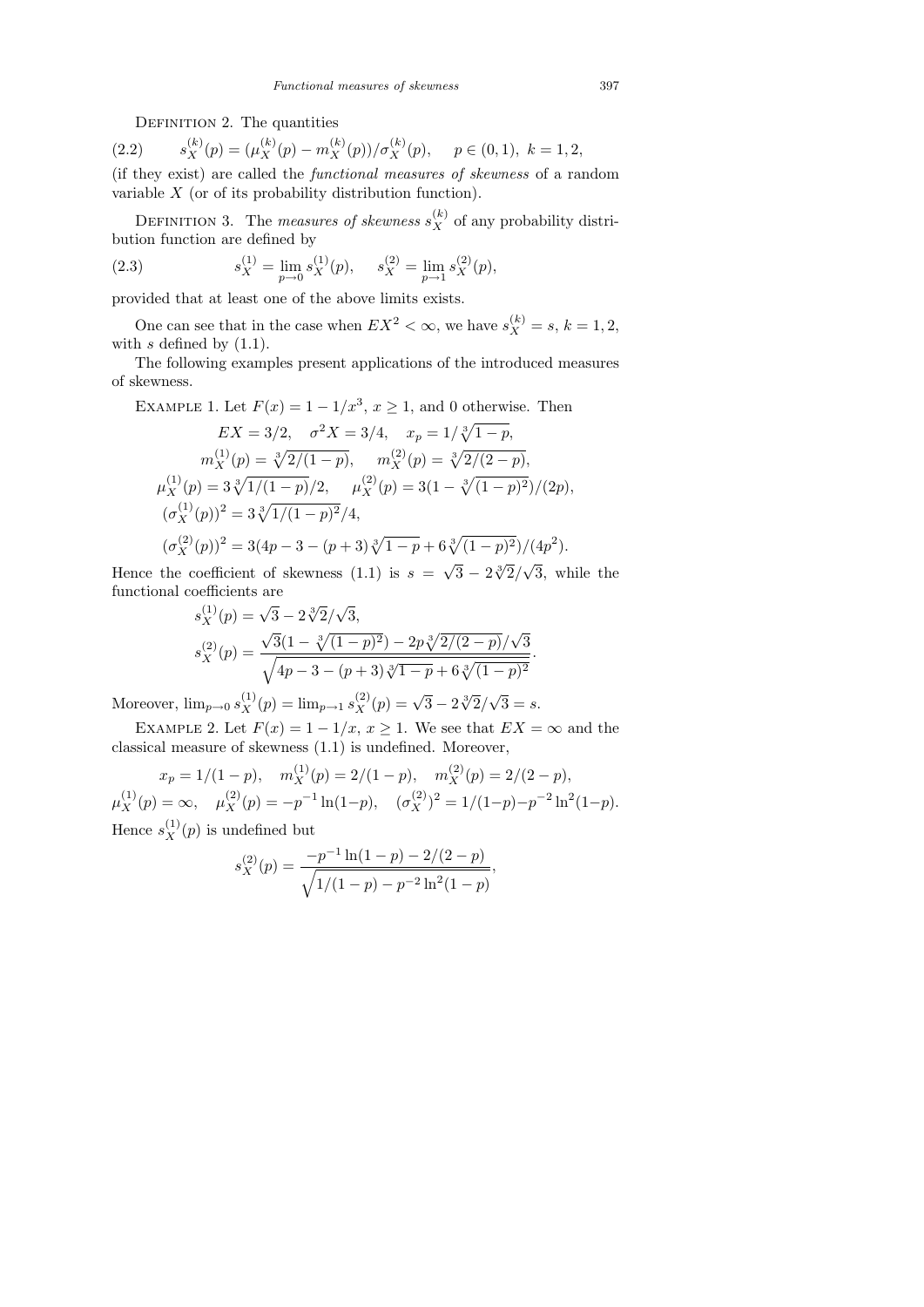and

$$
s = \lim_{p \to 1} s_X^{(2)}(p) = 0.
$$

Now we give examples elucidating the quantities (2.1) (the conditional measures of skewness).

EXAMPLE 3. Let  $F(x, y) = 1 - e^{-x} - e^{-y} + e^{-(x+y+xy)}$ ,  $x, y \ge 0$ , and 0 otherwise. Then

$$
y_p = -\ln(1-p), \quad x_{q|p}^{(1)} = (\ln(1-q))/( \ln(1-p) - 1),
$$
  

$$
\mu_{X|Y}^{(1)}(p) = 1/(1 - \ln(1-p)), \quad (\sigma_{X|Y}^{(1)}(p))^2 = 1/(1 - \ln(1-p))^2,
$$

which gives  $s_{X|}^{(1)}$  $\chi_{|Y}^{(1)}(p) = 1 - \ln 2$ ,  $p \in (0, 1)$ , proving that the functional measure of skewness of  $P[X < x \mid Y > y_p]$  is a constant function.

The quantity  $s_{X}^{(2)}$  $\chi(Y|Y|Y)$  can be determined only by an approximation.

EXAMPLE 4. Let  $F(x, y) = 1 - 1/x - 1/y + 1/(x^2y), x, y \ge 1$ , and 0 otherwise. Then  $EX = \infty$ . Moreover,

$$
y_p = 1/(1-p), \quad x_{q|p}^{(1)} = (1-q)^{p-1}, \quad \mu_{X|Y}^{(1)}(p) = 1/p,
$$
  

$$
(\sigma_{X|Y}^{(1)}(p))^2 = \begin{cases} \infty, & 0 < p \le 1/2, \\ (1-p)^2/(p^2(2p-1)), & 1/2 < p < 1. \end{cases}
$$

Hence we get

$$
s_{X|Y}^{(1)}(p) = \begin{cases} 0, & 0 < p \le 1/2, \\ \frac{1 - p2^{1-p}}{1 - p} \sqrt{2p - 1}, & 1/2 < p < 1. \end{cases}
$$

The characteristic  $s_{X}^{(2)}$  $\chi^{(2)}_{X|Y}(p)$  can be given by an approximation.

3. Properties of functional measures of skewness. The following generalization of the estimate derived in  $[2]$  (cf.  $(1.2)$ ) gives bounds for functional measures of skewness.

THEOREM. Under the notations of Section 2 we have:

(3.1) (i) 
$$
|\mu_{X|Y}^{(k)}(p) - x_{q|p}^{(k)}| \le \sigma_{X|Y}^{(k)}(p)M(q), \quad p \in (0,1), \ k = 1,2,
$$
  
\n(ii)  $|\mu_X^{(k)}(p) - \tilde{x}_{q|p}^{(k)}| \le \sigma_X^{(k)}(p)M(q), \quad p \in (0,1), \ k = 1,2,$ 

where  $M(q) = \max\{\sqrt{q/(1-q)}, \sqrt{(1-q)/q}\},\$  and  $\widetilde{x}_{q|p}^{(1)}$  $\widetilde{q}|p \overline{q}$  and  $\widetilde{x}\begin{pmatrix} 2\\ p \end{pmatrix}$  $q|p$  denote the qth quantiles of  $P[X < x \mid X > x_p]$  and  $P[X < x \mid X < x_p]$ , respectively.

P r o o f. We need only prove (i) with  $k = 1$  as the remaining cases can be shown similarly.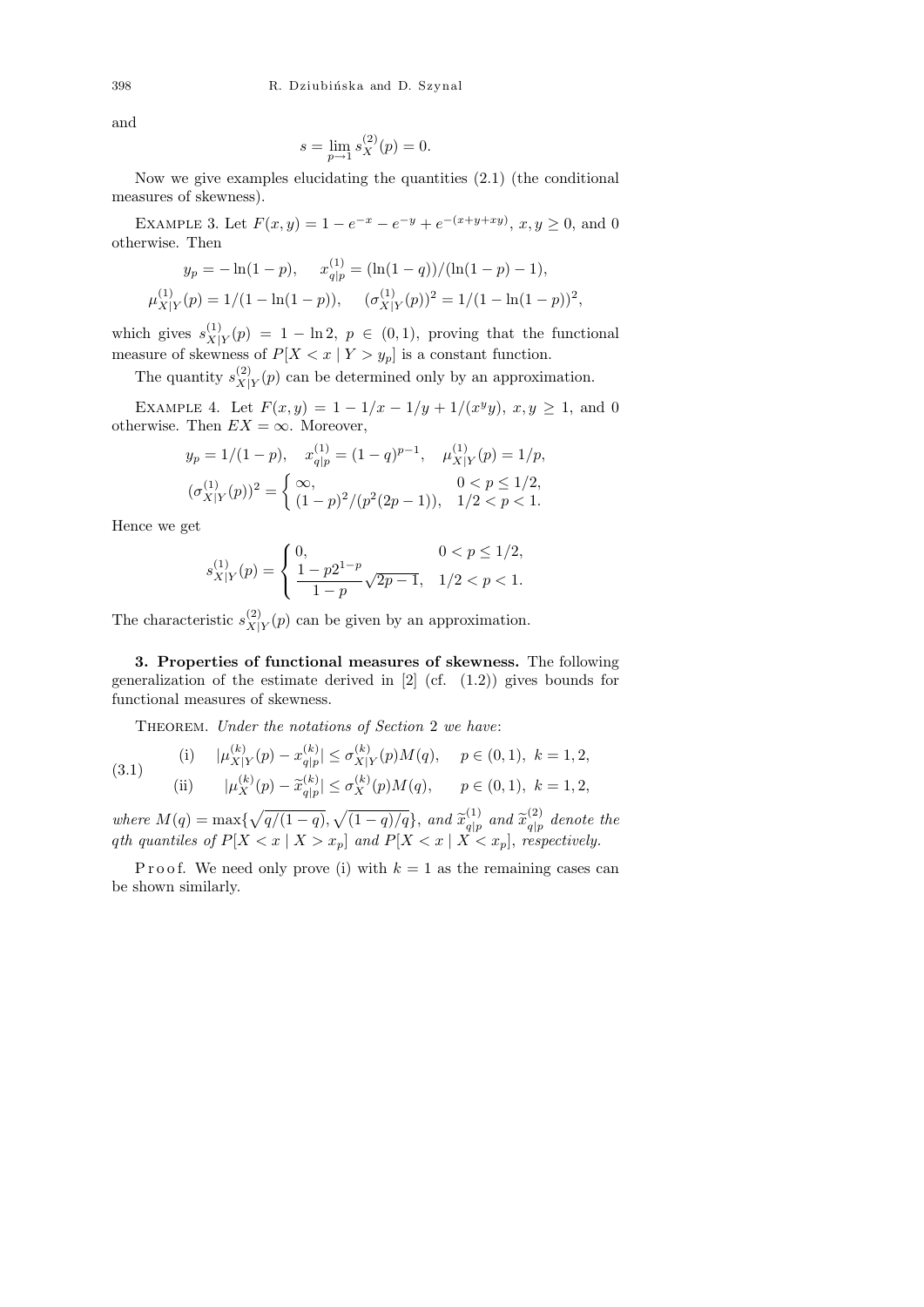Note that the distribution function  $P[X < x \mid Y > y_p]$  can be written as a mixture of distribution functions as follows:

(3.2) 
$$
P[X < x \mid Y > y_p] = qP_1[X < x \mid Y > y_p] + (1 - q)P_2[X < x \mid Y > y_p],
$$

where

(3.3) 
$$
P_1[X < x \mid Y > y_p] = \begin{cases} \frac{1}{q} P[X < x \mid Y > y_p], & x \leq x_{q|p}^{(1)}, \\ 1, & x > x_{q|p}^{(1)}, \end{cases}
$$

and

$$
(3.4) \quad P_2[X < x \mid Y > y_p] \\
\qquad \qquad = \left\{ \begin{array}{c} \mathbf{1} & \mathbf{1} & \mathbf{1} & \mathbf{1} & \mathbf{1} & \mathbf{1} & \mathbf{1} & \mathbf{1} & \mathbf{1} & \mathbf{1} & \mathbf{1} & \mathbf{1} & \mathbf{1} & \mathbf{1} & \mathbf{1} & \mathbf{1} & \mathbf{1} & \mathbf{1} & \mathbf{1} & \mathbf{1} & \mathbf{1} & \mathbf{1} & \mathbf{1} & \mathbf{1} & \mathbf{1} & \mathbf{1} & \mathbf{1} & \mathbf{1} & \mathbf{1} & \mathbf{1} & \mathbf{1} & \mathbf{1} & \mathbf{1} & \mathbf{1} & \mathbf{1} & \mathbf{1} & \mathbf{1} & \mathbf{1} & \mathbf{1} & \mathbf{1} & \mathbf{1} & \mathbf{1} & \mathbf{1} & \mathbf{1} & \mathbf{1} & \mathbf{1} & \mathbf{1} & \mathbf{1} & \mathbf{1} & \mathbf{1} & \mathbf{1} & \mathbf{1} & \mathbf{1} & \mathbf{1} & \mathbf{1} & \mathbf{1} & \mathbf{1} & \mathbf{1} & \mathbf{1} & \mathbf{1} & \mathbf{1} & \mathbf{1} & \mathbf{1} & \mathbf{1} & \mathbf{1} & \mathbf{1} & \mathbf{1} & \mathbf{1} & \mathbf{1} & \mathbf{1} & \mathbf{1} & \mathbf{1} & \mathbf{1} & \mathbf{1} & \mathbf{1} & \mathbf{1} & \mathbf{1} & \mathbf{1} & \mathbf{1} & \mathbf{1}
$$

$$
\frac{x \leq x_{q|p}^{(1)}}{1-q} P[X < x \mid Y > y_p] - \frac{q}{1-q}, \quad x > x_{q|p}^{(1)}.
$$

From (3.2) we have

(3.5) 
$$
\mu_{X|Y}^{(1)}(p) = q\mu_1(p) + (1-q)\mu_2(p),
$$

where

$$
\mu_i(p) = \int x dP_i[X < x \mid Y > y_p], \quad i = 1, 2.
$$

Moreover, (3.3) and (3.4) imply

(3.6) 
$$
\mu_1(p) \le x_{q|p}^{(1)}
$$

and  $(3.7)$ 

$$
\mu_2(p) \ge x_{q|p}^{(1)},
$$

respectively.

Now by  $(3.5)$ – $(3.7)$  we conclude that

$$
\mu_{X|Y}^{(1)}(p)-x_{q|p}^{(1)}\leq (1-q)(\mu_2(p)-\mu_1(p))
$$

and

$$
x_{q|p}^{(1)} - \mu_{X|Y}^{(1)}(p) \le q(\mu_2(p) - \mu_1(p)).
$$

Hence

(3.8) 
$$
(\mu_{X|Y}^{(1)}(p) - x_{q|p}^{(1)})^2 \le \max\{q^2, (1-q)^2\} (\mu_2(p) - \mu_1(p))^2.
$$
  
Then using (3.2) and (3.5) we see that

$$
(\sigma_{X|Y}^{(1)}(p))^2 = q \int (x - q\mu_1(p) - (1 - q)\mu_2(p))^2 dP_1[X < x | Y > y_p]
$$
  
+ (1 - q) 
$$
\int (x - q\mu_1(p) - (1 - q)\mu_2(p))^2 dP_2[X < x | Y > y_p]
$$
  
= q 
$$
\int (x - \mu_1(p))^2 dP_1[X < x | Y > y_p]
$$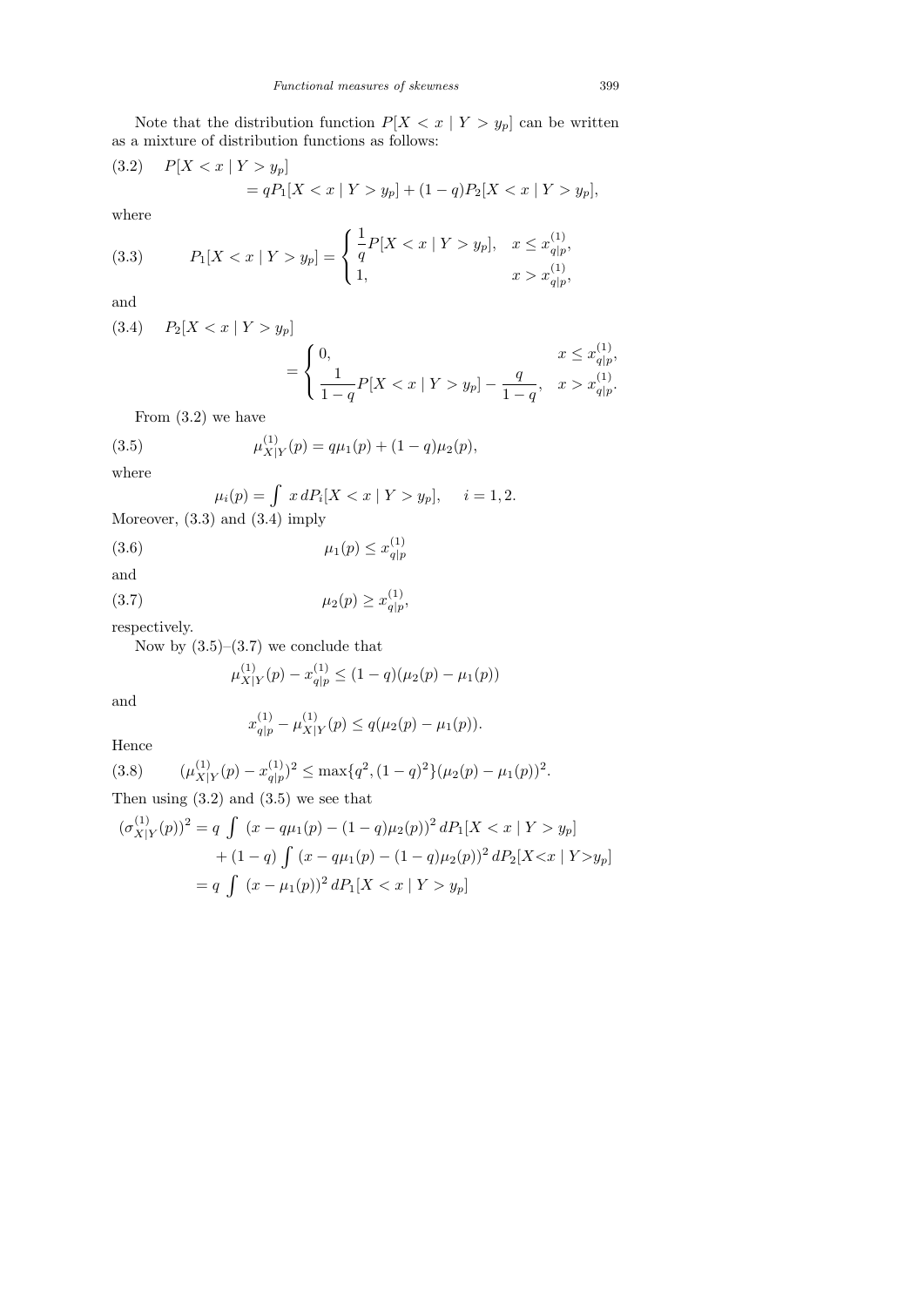400 R. Dziubińska and D. Szynal

+
$$
q \int (x - \mu_2(p))^2 dP_2[X < x | Y > y_p]
$$
  
+ $q(1-q)^2(\mu_2(p) - \mu_1(p))^2 + q^2(1-q)(\mu_2(p) - \mu_1(p))^2$   
 $\geq q(1-q)(\mu_2(p) - \mu_1(p))^2$ .

Hence after using (3.8) we get

$$
(\sigma_{X|Y}^{(1)}(p))^2 \ge \frac{q(1-q)}{\max\{q^2, (1-q)^2\}} (\mu_{X|Y}^{(1)}(p) - x_{q|p}^{(1)})^2.
$$

COROLLARY. The limits of functional measures of skewness are as follows:

(i) 
$$
|\mu_{X|Y}^{(k)}(p) - x_{1/2|q}^{(k)}| \le \sigma_{X|Y}^{(k)}(p), \quad p \in (0,1), \ k = 1,2,
$$

(ii) 
$$
|\mu_X^{(k)}(p) - m_X^{(k)}(p)| \le \sigma_X^{(k)}(p), \qquad p \in (0,1), \ k = 1,2.
$$

4. Examples. We now give examples of functional measures of skewness using conditional distribution functions of order statistics.

EXAMPLE. Let  $U$  and  $V$  be independent random variables with a common strictly monotone distribution function. We consider two cases:

(i)  $X = U, Y = \max(U, V),$ (ii)  $X = U, Y = \min(U, V),$ 

and put  $F_X = F$ .

In the case (i) we have  $y_p = x_{\sqrt{p}}$  and

$$
P[X < x \mid Y > y_p] = \begin{cases} P[X < x]/(1 + \sqrt{p}), & x \le x_{\sqrt{p}}, \\ (P[X < x] - p)/(1 - p), & x > x_{\sqrt{p}}, \end{cases}
$$
\n
$$
P[X < x \mid Y < y_p] = \begin{cases} P[X < x]/\sqrt{p}, & x \le x_{\sqrt{p}}, \\ 1, & x > x_{\sqrt{p}}, \end{cases}
$$
\n
$$
x_{q|p}^{(1)} = \begin{cases} x_{q(1 + \sqrt{p})}, & q < \sqrt{p}/(1 + \sqrt{p}), \\ x_{q(1 - p) + p}, & q \ge \sqrt{p}/(1 + \sqrt{p}), \end{cases}
$$
\n
$$
x_{q|p}^{(2)} = x_{q\sqrt{p}}, & x_{1/2|p}^{(1)} = x_{(1 + p)/2}, & x_{1/2|p}^{(2)} = x_{\sqrt{p}/2}, \\ \mu_{X|Y}^{(1)}(p) = (1 + \sqrt{p})^{-1} EXI[X < x_{\sqrt{p}}] + (1 - p)^{-1} EXI[X > x_{\sqrt{p}}], \\ E[X^2 \mid Y > y_p] = (1 + \sqrt{p})^{-1} EX^2I[X < x_{\sqrt{p}}] + (1 - p)^{-1} EX^2I[X > x_{\sqrt{p}}], \\ \mu_{X|Y}^{(2)}(p) = p^{-1/2} EXI[X < x_{\sqrt{p}}], \\ E[X^2 \mid Y < y_p] = p^{-1/2} EX^2I[X < x_{\sqrt{p}}]. \end{cases}
$$

From this one gets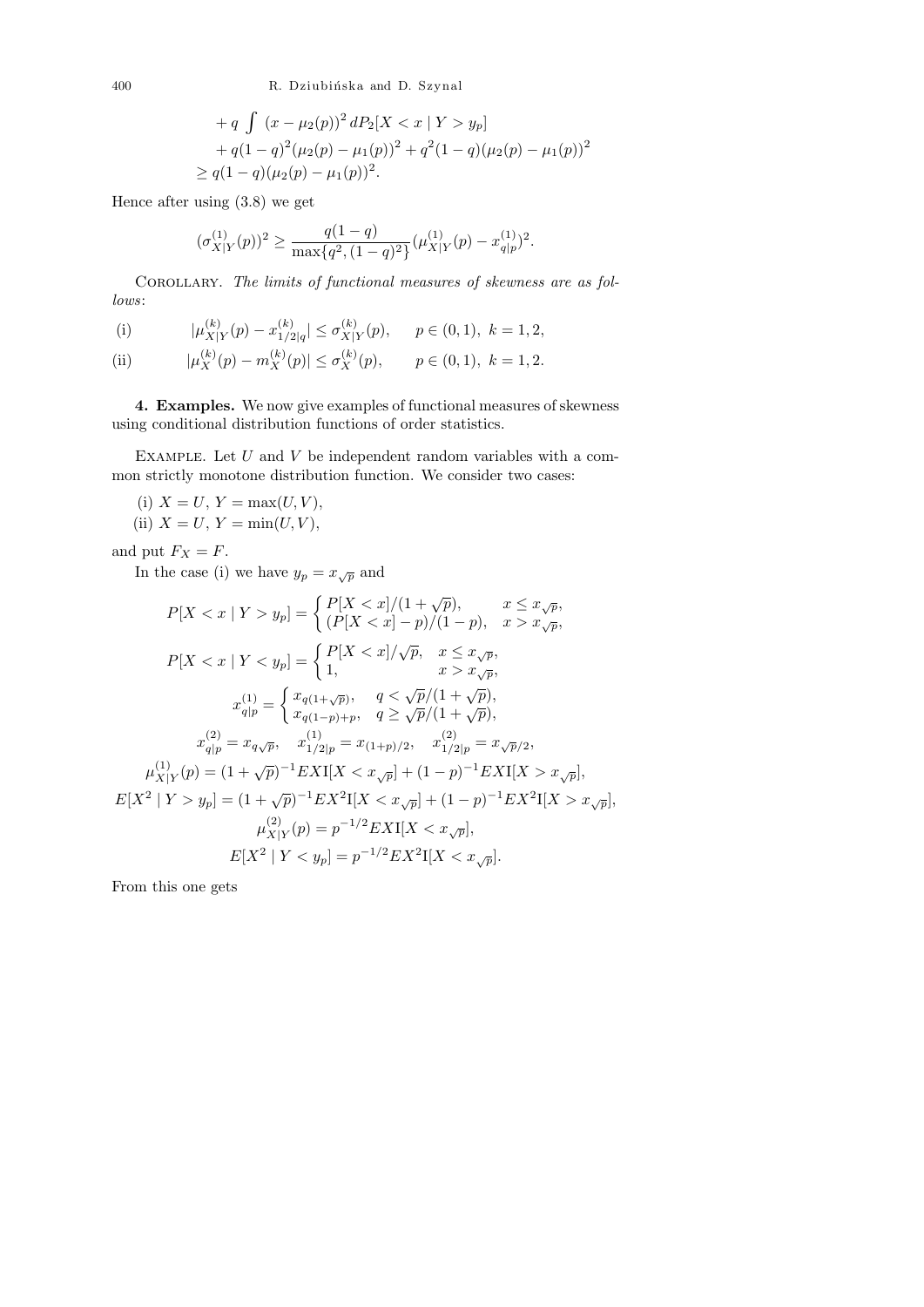$$
s_{X|Y}^{(1)}(p) = \{ (1+\sqrt{p})^{-1} EXI[X < x_{\sqrt{p}}] + (1-p)^{-1} EXI[X < x_{\sqrt{p}}] - x_{(1+p)/2} \} \times \{ (1+\sqrt{p})^{-1} EX^2I[X < x_{\sqrt{p}}] + (1-p)^{-1} EX^2I[X < x_{\sqrt{p}}] - ((1+\sqrt{p})^{-1} EXI[X < x_{\sqrt{p}}] + (1-p)^{-1} EXI[X > x_{\sqrt{p}}] )^2 \}^{-1/2},
$$
  

$$
s_{X|Y}^{(2)}(p) = \frac{p^{-1/2} EXI[X < x_{\sqrt{p}}] - x_{\sqrt{p}/2}}{\{p^{-1/2} EX^2I[X < x_{\sqrt{p}}] - p^{-1}E^2XI[X < x_{\sqrt{p}}]\}^{1/2}}.
$$

Now we give the values of  $s_{X}^{(1)}$  $\chi|Y(p)$  and  $s_{X|}^{(2)}$  $\chi^{(2)}_{X|Y}(p)$  for exponential, uniform, and Pareto distributions.

(a) Let  $F(x) = 1 - e^{-x}, x \ge 0$ , and zero otherwise. Then

$$
s_{X|Y}^{(1)}(p) = \frac{(1+\sqrt{p})(1-\ln 2) + \ln(1-p)^{1+\sqrt{p}}(1-\sqrt{p})^{-\sqrt{p}}}{\sqrt{(1+\sqrt{p})^2 + \sqrt{p}\ln^2(1-\sqrt{p})}},
$$
  

$$
s_{X|Y}^{(2)}(p) = \frac{\sqrt{p}(1-\ln 2) + \ln(2-\sqrt{p})^{\sqrt{p}}(1-\sqrt{p})^{1-\sqrt{p}}}{\sqrt{p-(1-\sqrt{p})\ln^2(1-\sqrt{p})}},
$$
  

$$
\lim_{p\to 0} s_{X|Y}^{(1)} = 1 - \ln 2, \quad \lim_{p\to 1} s_{X|Y}^{(2)} = 1 - \ln 2.
$$

(b) Let  $F(x) = x, x \in [0, 1]$ , and zero otherwise. Then

$$
s_{X|Y}^{(1)}(p) = -\frac{\sqrt{3}p\sqrt{p}}{\sqrt{1-p+2\sqrt{p}(1+p)+p^2}}, \quad \lim_{p \to 0} s_{X|Y}^{(1)}(p) = 0, \quad s_{X|Y}^{(2)}(p) \equiv 0.
$$

(c) Let  $F(x) = 1 - 1/x$ ,  $x \ge 1$ , and zero otherwise. Then  $s_{X_1}^{(1)}$  $\chi|Y(p)$  is undefined and

$$
s_{X|Y}^{(2)}(p) = -\frac{\sqrt{1-\sqrt{p}}\left[2\sqrt{p}+(2-\sqrt{p})\ln(1-\sqrt{p})\right]}{(2-\sqrt{p})\sqrt{p-(1-\sqrt{p})\ln^2(1-\sqrt{p})}}, \quad \lim_{p\to 1} s_{X|Y}^{(2)}(p) = 0.
$$

In the case (ii) we have  $y_p = x_{1-\sqrt{1-p}}$  and

$$
P[X < x \mid Y > y_p] = \begin{cases} 0, & x \le x_{1-\sqrt{1-p}}, \\ \frac{P[X < x] - (1 - \sqrt{1-p})}{\sqrt{1-p}}, & x > x_{1-\sqrt{1-p}}, \\ P[X < x \mid Y < y_p] = \begin{cases} P[X < x]/p, & x \le x_{1-\sqrt{1-p}}, \\ \frac{1 - \sqrt{1-p}}{p}(P[X < x] + \sqrt{1-p}), & x > x_{1-\sqrt{1-p}}, \end{cases}
$$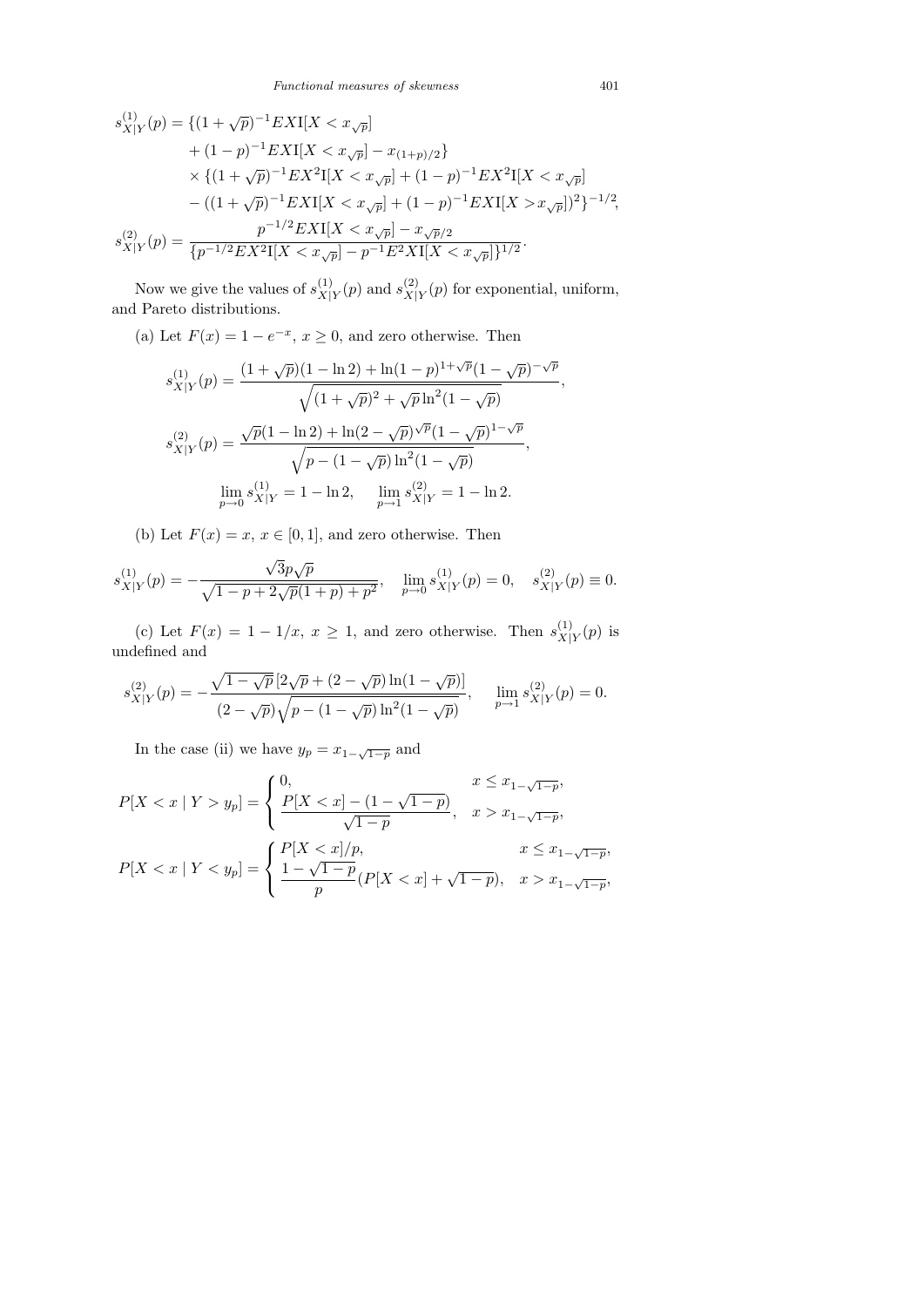402 R. Dziubińska and D. Szynal

$$
x_{q|p}^{(1)} = x_{1-(1-q)\sqrt{1-p}}, \t x_{1/2|p}^{(1)} = x_{1-\sqrt{1-p}/2},
$$
  
\n
$$
x_{q|p}^{(2)} = \begin{cases} x_{qp}, & q < 1/(1+\sqrt{1-p}), \\ x_{q-(1-q)\sqrt{1-p}}, & q \ge 1/(1+\sqrt{1-p}), \end{cases} x_{1/2|p}^{(2)} = x_{p/2},
$$
  
\n
$$
\mu_{X|Y}^{(1)}(p) = (1-p)^{-1/2} EXI[X > x_{1-\sqrt{1-p}}],
$$
  
\n
$$
E[X^2 | Y > y_p] = (1-p)^{-1/2} EX^2I[X > x_{1-\sqrt{1-p}}],
$$
  
\n
$$
\mu_{X|Y}^{(2)}(p) = p^{-1} EXI[X < x_{1-\sqrt{1-p}}] + (1-\sqrt{1-p})p^{-1} EXI[X > x_{1-\sqrt{1-p}}],
$$
  
\n
$$
E[X^2 | Y < y_p]
$$
  
\n
$$
= p^{-1} EX^2I[X < x_{1-\sqrt{1-p}}] + (1-\sqrt{1-p})p^{-1} EX^2I[X > x_{1-\sqrt{1-p}}].
$$

From this one gets

$$
s_{X|Y}^{(1)}(p)
$$
\n
$$
= \frac{(1-p)^{-1/2}EXI[X > x_{1-\sqrt{1-p}}] - x_{1-\sqrt{1-p}/2}}{\sqrt{(1-p)^{-1/2}EX^2I[X > x_{1-\sqrt{1-p}}] - (1-p)^{-1}EX^2I[X \ge x_{1-\sqrt{1-p}}]}},
$$
\n
$$
s_{X|Y}^{(2)}(p)
$$
\n
$$
= \{p^{-1}EXI[X < x_{1-\sqrt{1-p}}]\}
$$
\n
$$
+ (1 - \sqrt{1-p})p^{-1}EXI[X > x_{1-\sqrt{1-p}}] - x_{p/2}\}
$$
\n
$$
\times \{p^{-1}EX^2I[X < x_{1-\sqrt{1-p}}]\}
$$
\n
$$
+ (1 - \sqrt{1-p})p^{-1}EX^2I[X > x_{1-\sqrt{1-p}}] - (p^{-1}EXI[X < x_{1-\sqrt{1-p}}]\
$$
\n
$$
+ (1 - \sqrt{1-p})p^{-1}EXI[X > x_{1-\sqrt{1-p}}])^2\}^{-1/2}.
$$

Now we see that in the case (a),

$$
s_{X|Y}^{(1)}(p) = 1 - \ln 2,
$$
  
\n
$$
s_{X|Y}^{(2)}(p) = \frac{p(1 - \ln 2) + \ln(2 - p)^p (1 - p)^{(1 - p)/2}}{\sqrt{p^2 - (1 - p) \ln^2 \sqrt{1 - p}}}, \quad \lim_{p \to 1} s_{X|Y}^{(2)}(p) = 1 - \ln 2;
$$

in the case (b) we have

$$
s_{X|Y}^{(1)}(p) \equiv 0,
$$
  
\n
$$
s_{X|Y}^{(2)}(p) = \frac{\sqrt{3}(1-p)^{3/2}}{\sqrt{1+2\sqrt{1-p}(2-p)-p(1-p)}}, \quad \lim_{p \to 1} s_{X|Y}^{(2)}(p) = 0,
$$

while in the case (c) both quantities  $s_{X}^{(1)}$  $\chi$ <sub>|Y</sub>(p) and  $s_{X|}^{(2)}$  $X|Y(p)$  are undefined.